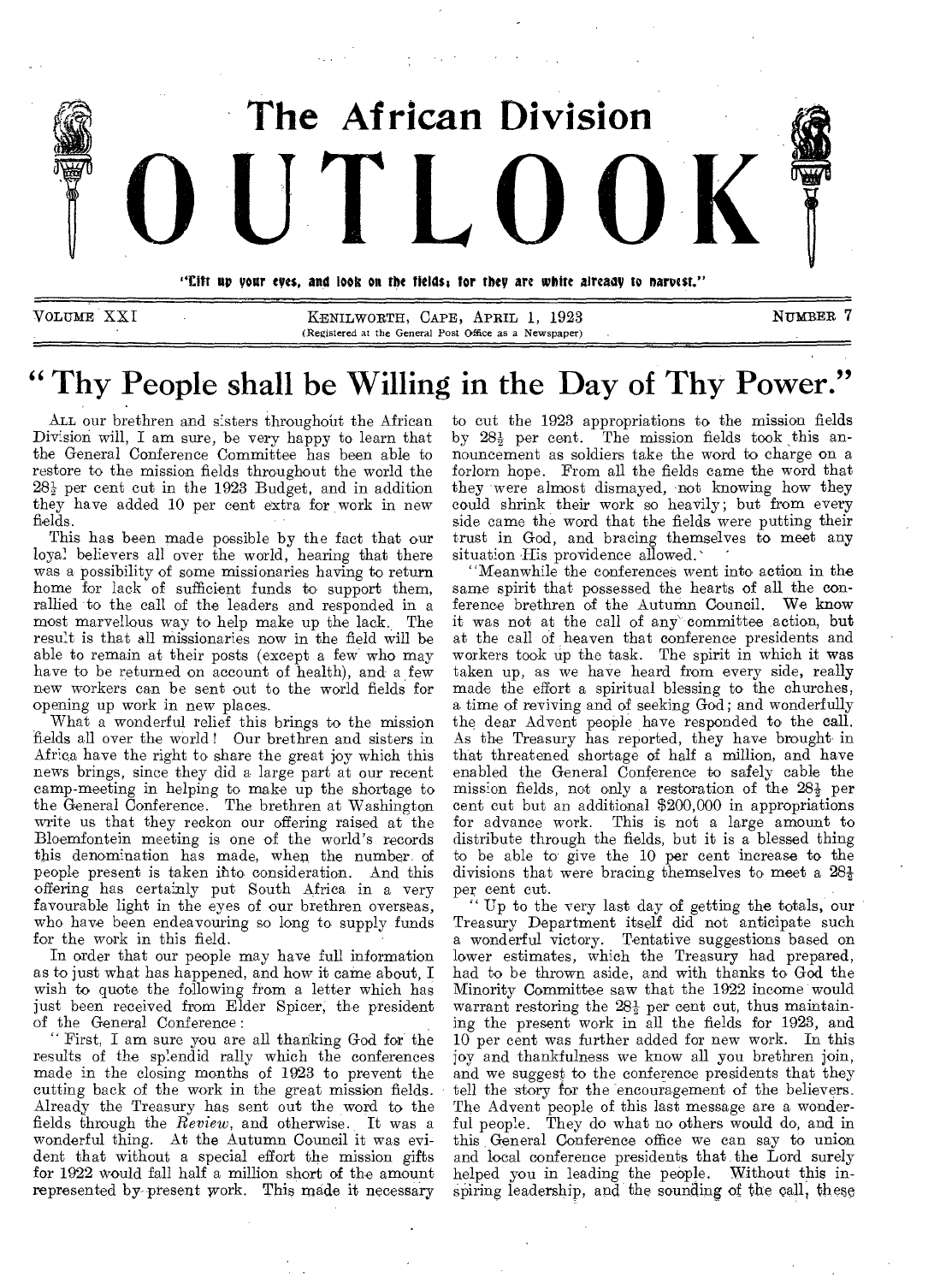results could not have been achieved, under God. " Now may He help in this matter of gifts 'for 1923.. From every side we hear that the Autumn Council plans, for a Missions' Rally Sabbath every quarter, have been adopted heartily. If successful, it means that the conferences will keep closer abreast right through the year, and we shall not be caught with these threatened shortages at the end of the year, that make it uncertain as to what word can be sent on to the mission fields. The 1922 experience shows what God can do with His stewards. And it was done in fields where the industrial and financial situation has been most forbidding. Let us pray God to give success to our brethren in business, and to give prosperity as will glorify Him. And let us pray the Lord to give the workers souls. We must have more Sabbath keepers in the home lands and in all the mission fields. More believers must come in to join in bearing the burdens of the finishing work. Later I want to pass on some words from the mission fields regarding their plans to throw a larger proportion of their forces into aggressive soul-winning work. The African Division has planned for every worker to have a hand part time in work ,for outsiders, in order to build up the constituency. We must shepherd the flock and lead them into soul-winning service, but let us put as large a force as possible into winning new souls.

I must pass on a word from Europe. The European Division have just finished their annual committee session. Twenty-one publishing houses are struggling into action over there, notwithstanding conditions. Europe cabled a request for \$21,000 extra to save the situation in the union conferences of Central Europe, where finances have so nearly collapsed, that without help these unions could not function. We know from the news dispatches how money values have disappeared. Our committee thank God for the situation which enables us to make this extra allowance to Europe. A cable has come back from Elder Christian reading, A thousand thanks from Europe.' These thanks are to the brethren and sisters who by this rally have made it possible to save the situation. The brethren tell us that nearly all the believers have left Turkish territory and are in Greece, or adjoining states. The Constantinople office was ready to move at a moment's notice, including the orphanage school. Let us pray God to hold the winds if it may be, to give us just a little longer lull of comparative peace in which we can pass about and work in those troubled regions.

It is now planned that once every quarter, beginning with the second quarter of this year, we will conduct in all our churches a Missions' Rally Sabbath, and on that day see that our missions' offerings for the part of the, year that is past are made up, so that during 1923 we will get our missions' offerings right up to date every quarter.

We trust that our brethren throughout the field will see that this is strictly observed, and thus we will have no- difficulty in making up our, full quota to missions during the present year. The appropriations which the brethren have granted to the fields for 1923 are based very largely on pledges which our brethren have made at the camp-meetings in 1922, so we would urge all our brethren and sisters who made pledges at the Bloemfontein meeting to see that these

are paid in just as quickly as possible, so that there will be no embarrassment in the treasury as a result of these payments being delayed. W. H. BRANSON.

## **Special Sabbath Service on May 19**

44 1\*

OUR churches and members throughout the field, whether off in the mission fields or scattered as isolated companies and families are reminded that the first Missions' Rally Sabbath will be on May 19. To refresh our minds of the plan, we quote again from the action passed by the General Conference Committee at the Council held last September :

" WHEREAS, The divine purpose of our message constantly calls for a steady growing contribution of men and means for the ,rapid finishing of the work in all the world; and

" WHEREAS, In the accomplishment of this great task there is need of more intensive cultivation of the missionary idea, more selfdenial and larger sacrifice and continuous definite and systematic giving of mission offerings, that our missionaries may have food, shelter, clothing and other necessities to enable them to press strongly forward with their work,

*".We recommend,* 1. That of the twelve Sabbaths in the year devoted to the presentation of mission interests, four of these, one each quarter midway in the quarter, be set apart as Missions' Rally Sabbath.

"2. That upon each of these Sabbaths in all our churches a missionary programme be rendered of such a nature that children, young people and old members can unitedly take part.

"3. That the purpose of the programmes be to set forth :

 $'(a)$  The missionary ideal of Jesus and the selfdenial and sacrifice the message in these closing days requires.

 $(b)$  To more fully acquaint our people with the world-wide work, the wide open doors and the pressing calls for men and means.

"(c) To place definitely upon the hearts of all our people the mission goal of sixty cents a week, and the importance of keeping up their gifts systematically week' by week, that there be no delay in pressing on the message.

"4. That a committee of not less than five be appointed to arrange and prepare a programme, including mission songs, recitations, dialogues, field reports and appeals, and other material for each Missions' Rally Sabbath, for the use of local churches in arranging their programmes.

5. That the union and local conference presidents promote and foster the interests of the Missions' Rally Sabbaths in their respective fields, and by counsel to their workers and church members through their conference papers and otherwise, continually emphasise the main purpose of these appointed Sabbaths, and the splendid opportunity which suoh occasion offers not only for the cultivation of the missionary idea but for the raising of mission funds and bringing our people to more fully adopt the plan of week by week contributing their share to the cause of missions.

"6, That each Missions' Rally Sabbath be a squaring-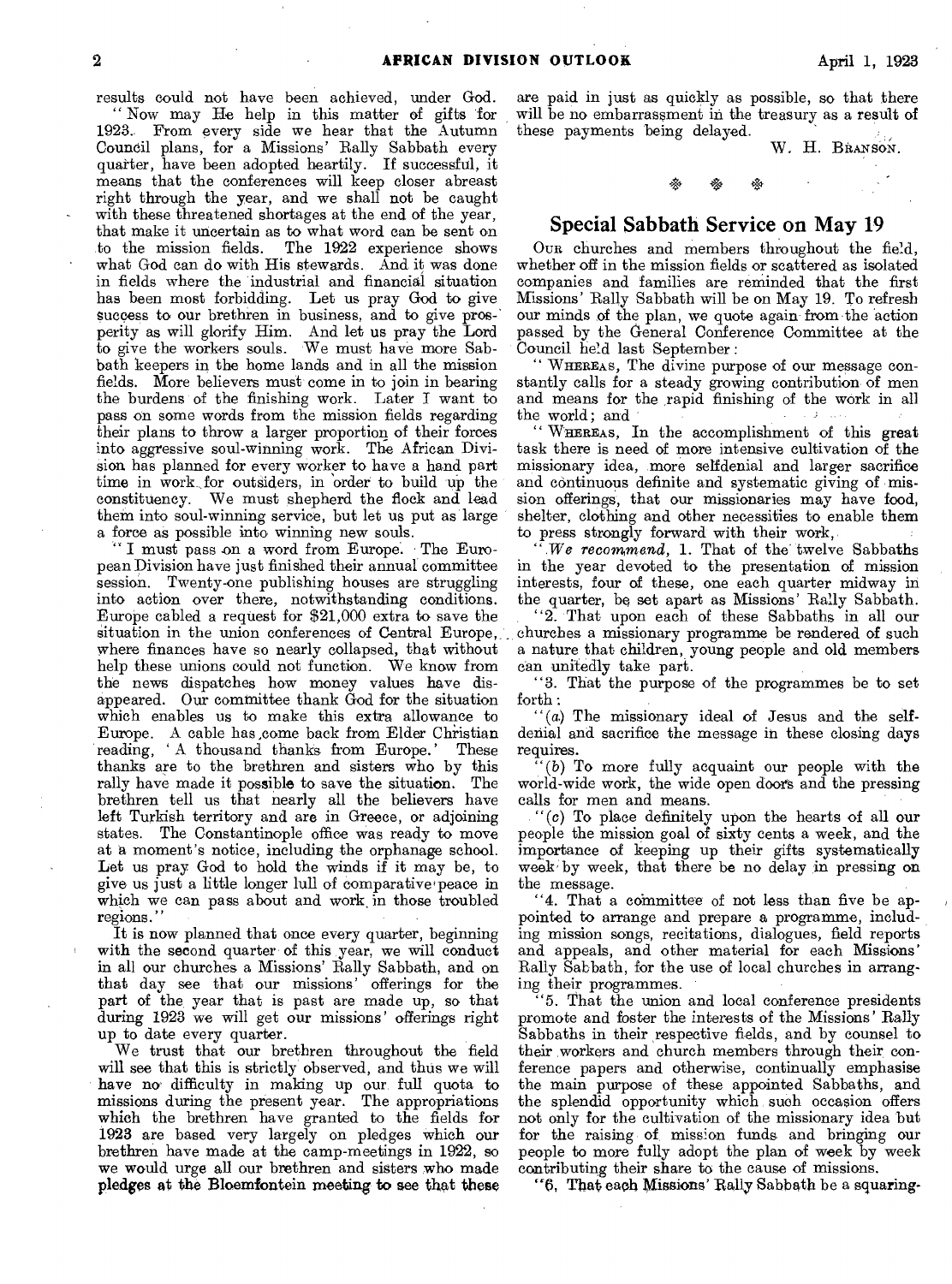up day on• the mission quota and the individual goal by the amount short, and as much more as the Lord may have prospered them, and that we recommend that a suitable device be placed in the church to indicate the present church standing on mission goal.

"7. That the Missions' Rally Sabbaths for 1923 for the first quarter be February 17; the second quarter May 19; the third quarter on the day set for the Midsummer Offering; the fourth quarter following the Harvest Ingathering Campaign, suggesting October 20.

"8. That in each church a local church programme committee be appointed by the church board, consisting of from three to five members, of which the pastor or elder should be one.

It will be readily observed that the real purpose of this special service is to encourage our people more systematically to bring up their mission offerings week by week.

The task of giving the gospel message to every nation, kindred, tongue and people is a mighty one,

and it means self-denial and sacrifice until the task is accomplished. All power in heaven and in earth

is promised to those upon whom rests the great responsibility of warning the world. This means a power to preach and to teach. It means also a power to give, that the cause of God be not hindered in its growth, for lack of means.

Here is a quotation from Volume IV of the " Testimonies," page 117: "The work of God in this earth can never be finished until the men and women comprising our church membership rally to the work, and

unite their efforts with those of ministers and church officers." It is the church membership then who are really responsible for the finishing of the work. They are to go from door to door inviting their neighbours and friends to the marriage supper. But there is another way in which all of us must "rally to the work," and that is to give of our means for its support.

We must not be satisfied to provide for the needs of the work already established; but, realising the shortness of time, be burdened over the unentered fields. It is expected that in May, several families will leave their work in the South African Union Conference; others will come down from Rhodesia on their way to Portuguese West, and South West Africa. It will take means to send these workers to their new fields of labour and to provide them with homes, schoolbuildings, equipment, etc.

The workers throughout the Division have set their goal far 1923 at 5/- per week per member. From January 1 to May 19 is just twenty weeks, so that our goal is  $£5$  for the period. The hope is expressed that at the time appointed every worker will check up and see if he has been faithful in reaching the goal. Church elders should lead out in helping every church member to realise his or her responsibility in this matter. A special programme will be prepared to acquaint us with the world-wide work, and the needs of a growing cause.

W. B. **COMMIN.** 

### **Harvest Ingathering for 1923**

THE 1923 Harvest Ingathering Campaign opens the 1st of May, and will continue through May and June. It is being held earlier this year than usual because it is felt that this will be a more favourable time for the campaign in most parts of the African Field.

We will use a paper produced here in the field, instead of the *'Watchman Magazine* this year, and we believe that the paper will be, especially suited to the needs of the work in Africa. This paper has been prepared with great care, and is being printed now by the Sentinel Publishing Company, and will be ready in good time for the opening of the campaign. No one need fear that their papers will come late, and a sufficient number is being printed to furnish all the churches and isolated believers with as many as they can profitably use.

The Harvest Ingathering Campaign has come to be a great blessing to our foreign mission work, as well as being a means, of informing the general public con-

cerning the great movement that Seventh-day Adventists are carrying forward in the world. Every passing year brings larger returns from this campaign, and we trust that 1923 will be no exception.

This is a time when all our brothers and sisters should rally and put forth their best endeavours to help enlighten their friends as to the work Seventh-day Adventists are doing in the world, and to gather in funds for our great mission enterprise. Seventh-day Adventists **Example 12** are undertaking the largest foreign mission campaign of any denomi-

nation in the world; therefore we must be vigilant to do our part in order that this work may receive adequate support.

The Ingathering paper will be available in both the English and Dutch languages. We trust that all the churches will get their orders in early, ordering through their respective tract societies and book depositories, and that everyone will be ready to begin the campaign • the first day of May. W. H. BRANSON.

### ぬ

"GOD entrusts men with means. He gives them power to get wealth. He waters the earth with the dews of heaven, and with the showers of refreshing rain. He gives the sunlight, which warms the earth, awakening to life the things of nature, and causing them to flourish and bear fruit. And He asks for a return of His own.

"Our money has not been given us that we might honour and glorify ourselves. As faithful stewards we are to use it for the honour and glory of God. . . .

"Money has great value, because it can do great good. In the hands of God's children it is food for the hungry, drink for the thirsty, and clothing for the naked. It is a defense for the oppressed, and a means of help to the sick. But money is of no more value than sand, only as it is put to use in providing for the necessities of life, in blessing others, and advancing the cause- of Christ."—" *Christ's Object Lessons," page 351.* 

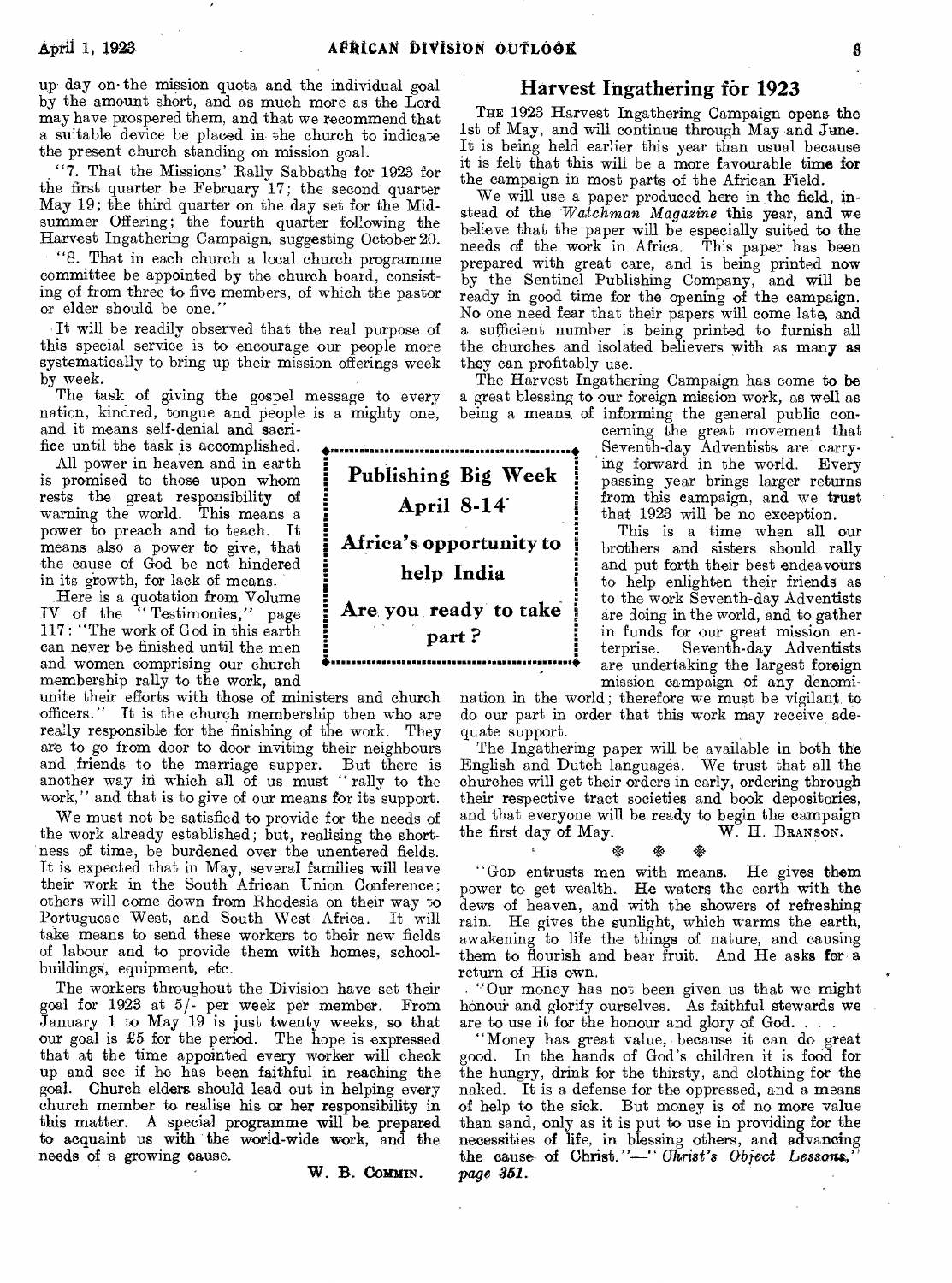$\Delta$ PRICAN bivision outlook  $\Delta$ pril 1, 1928

### ZAMBESI UNION MISSION

*E.* M. HOWARD, *Supt.* LLOYD E. BIGGS, *Secy-Treas. P. 0. Boo 573, Bulawayo, Rhodesia* 

### Lusaka North Rhodesia Mission Field

MANY times we are apt to feel, because students do not stay in our schools until ready to go out as workers, that our work for them has not accomplished very much. We have just had an experience here along this line, which we pass on for the encouragement of others.

Eight years ago, we had a certain boy at the Rusangu Mission, and, as he showed great promise, we had great hopes of his making a worker. He stayed with us, two years and then returned home. Later, while visiting the outschools in the Chilanga District, I heard that he had been taken on by the native commissioner, as a messenger in, another district, so thought he had given up everything.' Last year, one of our evangelists told me he was back in his village and had been made chief of a small district, and that he was very anxious for us to open a school in his village. Great was my surprise and joy to see him come in here from his village seventy-five miles' out, and report what he had been doing. He told me that numbers in his kraal had accepted the truth, and urged me to send out a teacher so that they could be more thoroughly instructed and prepared for baptism. I immediately sent out word to one of our evangelists to go and locate there; and it is my plan to visit the place in the near future, and. hold an effort.

Yesterday, another of our evangelists came and told me, he had just had a. delegation from a village beyond Broken Hill with a very urgent call for help. Some of the students from the Musofu Mission live there, and now practically the whole village is keeping the Sabbath.

So many times we have found that the old mission students, although at times they themselves do not live up to all they know, are quite energetic in making known to others what they have been taught. Some of them even start and maintain self-supporting schools.

A short while back, one of the Rusangu boys was sent up to the hospital here, and he surely let his light shine. We had never heard any singing' in the native ward before, but while he was here, he and the other patients spent most of the Sabbath singing.

Thus our message is being spread to where none of our workers have ever been, and loud calls keep coming in for schools. One very urgent call has just come in from a village 125 miles out, and we have already sent a teacher there.

May the time be hastened when Africa's millions of waiting • souls will have heard of the soon coming • • • Saviour. J. V. WILSON.

### Notes

BROTHER AND SISTER G. PEARSON have lately connected with the work on the Malamulo station, Nyasaland.

BROTHER LLOYD E. BIGGS is away from office for a few days attending the South Rhodesia Committee meetings at Gwela.

PASTORS E. M. HOWARD AND J. V. WILSON plan to leave in a few days' time for Barotseland, where they have had a request from the paramount chief to open up work.

WE are sorry to announce that Mrs. G. A. Ellingworth, of Nyasaland, has to undergo an operation, and will be unable to accompany her husband on his return to his field of labour in Nyasaland.

OWING to the very heavy rains which have lately fallen, the new Bulawayo church will not be dedicated until some time in June, when it will be completed.. The walls are wet and the painters are unable to finish their work for a few weeks.

SO. AFRICAN UNION CONFERENCE.<br>W. MACNEIL, President, A. FLOYD TARR, Secy. Treas.  $J. W. MACNELL, President,$ OFFICE ADDRESS,: *Rosmead Avenue, Kenilworth, C. P.* 

## The Spread of the Message in Bechuanaland

MORE than a year. ago, Pastor Hyatt held some meetings for the natives at Magopella, and as a result quite a number accepted the truth. Magopella is<br>about seven miles from Taungs. This work was about seven miles from Taungs. fostered, and more meetings were held later, which, resulted in, much good. The baptismal class increased month by month. Last October twelve from. this place were baptised, and on the 7th of February we baptised eighteen more, among whom was the head man who led the way into the water. It was indeed an inspiring sight to see these natives following their leader. A large crowd of the natives living at, and in the vicinity of Mogopella, gathered around the water's' edge to witness the baptism of their former associates. The wife of the court interpreter at Taungs came over to be baptised. She and her husband have been attending our services at Taungs, as well as many of the baptismal classes, for more than a year. She told me that she has been under the convicting power of the Holy Spirit for a long time, so much so that she could resist it no longer, and walked the seven miles from Taungs to Magopella, in order to follow the Lord Jesus in baptism. Her husband is just about to take the step also.

A very encouraging feature of the work in this field is that educated natives of a very good class are taking hold of the truth. If we only had means to enable us to take these men into the work, how quickly the message would go! I have been receiving several letters lately from educated natives asking that I come and help 'them find the truth.

A very influential native chief from down near King William's'Town has been to the Transvaal to buy land, and on his way 'back stopped off at Taungs to visit some of his people. To his surprise, he found that just eight days previous they had all been baptised, and were keeping the Sabbath. He was anxious to

4.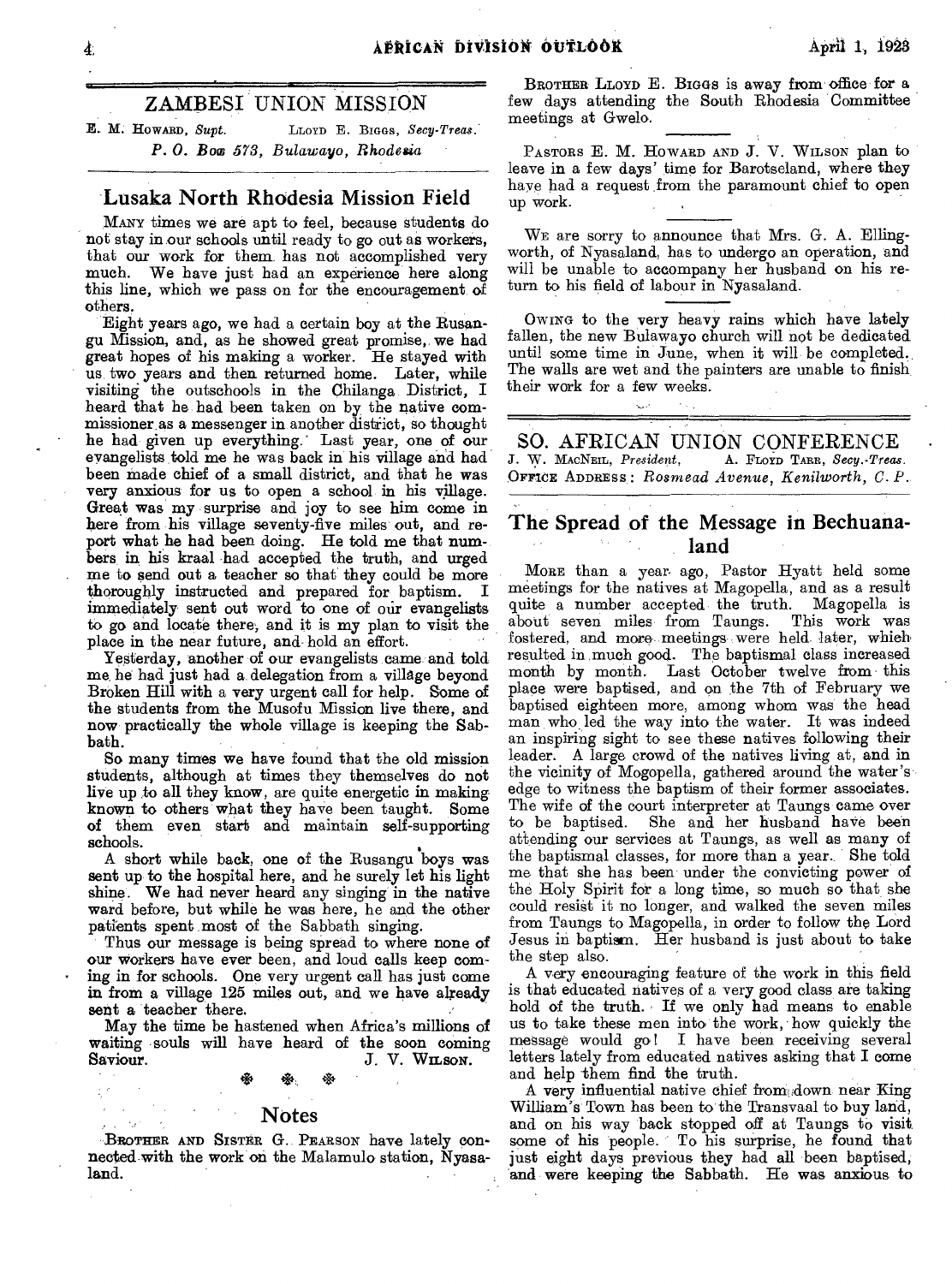learn more of the Adventist teachings. He had heard about this religion from an Adventist minister down in the Colony, but had never taken time to study it. He stayed a few days so that I might study the truth with him, and for the good part of three days, I studied with him and two of his councillors. He is moving up into the Transvaal in July to occupy the farm he has bought, and then he wishes one of our ministers to come and hold meetings with him and his people, who are also coming up with him.

Pray for the work and workers in this field.

B. P. DE BEER.

### CAPE CONFERENCE

T. M. FRENCH, Act. Pres. MISS O. M. WILLMORE, Secy.-Treas. OFFICE ADDRESS : *56 Roeland Street, Cape Town* 

### **President's Report**

IT is with pleasure that this statement is presented to the constituency of the Cape Conference regarding our operations for the, year 1922.

While we wish that we had been more usable and pliant in the hands of our Leader, yet we are glad that He has been able to use us in pushing forward His work in this field. No deaths have taken place in the families of our corps of workers, and general good health has been our lot.

During the year just closed, there have been about forty-five added to our number from those previously not of our faith. Two evangelistic campaigns were launched, one at Port Elizabeth by the Union Conference Evangelistic Company under Elder MacNeil, and another at King William's Town by Brother W. H. Hurlow, assisted by Brother Lee and Miss Visser. From the Port Elizabeth effort twenty-three were added to our numbers in 1922. The other twenty or more additions were largely from isolated places. Early in the new year, a further sixteen were baptised in Port Elizabeth, and others are about ready to follow them. As a result of the King William's Town meetings, about a dozen are awaiting baptism.

A new church of twelve members was organised at Aberdeen. This is wholly the work of Brother A. L. Henning, who has faithfully let his light shine, and is calling for some one to come and baptise four or five others who have accepted the truth.

Brother van Eeden has done very acceptable work visiting the scattered believers and interested ones. Several calls for visits, studies, and baptism have come in from various quarters, so the leaven of truth is faithfully working to permeate every corner of our conference.

As we look through our records, we find that progress has been experienced in almost every detail of our conference work. We are glad to submit the following brief report in round numbers of funds, principally received during the year 1922:

Tithe  $\ldots$ ,  $\ldots$ ,  $\text{\pounds}3,590$  (an increase of £463). Sab. School Offs.  $\ldots$  591 (an increase of £76).<br>13th. Sab. Offs.  $\ldots$  195 (an increase of £12). 13th. Sab. Offs.  $\ldots$  195 (an increase of £12).<br>Harvest Ingathering 475 (a decrease of £26). Harvest Ingathering 475 (a decrease of £26).<br>Gen. Miss. Offs.... 533 (an increase of £375). 533 (an increase of  $£375$ ). Net total increase of all funds  $\ldots$   $\ldots$  £900 Our average per capita offerings per week to missions was  $1/7\frac{1}{2}d$  for the Europeans, while the goal set is 2/6. The per capita offerings for coloured members was 8d. while the goal is 6d. Our coloured brethren are to be congratulated on having passed their goal by  $33\frac{1}{3}$  per cent.

The auditor's annual statement of operations shows a deficit of £673 which is largely accounted for by carrying into our 1922 operations expenses incurred in respect of work in 1921 and 1923, and to exceedingly heavy depreciation having been written off of some properties bought years ago, and carried at an entirely too high valuation on our books. As our records now stand, a fair and conservative inventory value is carried, though the adjustment worked hard against our financial showing.

It is very encouraging to note that while the financial depression has been felt all over the African field, God has so blessed us that not only have we maintained our tithe income, but we have had an increase of £463, or almost 15 per cent.

The two aggressive evangelistic campaigns cost heavily, but the expenditure was surely warranted, as the increase in tithe shows. Indeed the full benefit of these efforts will be felt in the future more than they have been thus far.

Having been impressed for some time with an everincreasing conviction that we should return to America and take further studies to increase our efficiency in God's cause, we have decided to follow this plan subject to the approval of the General Conference, and application has been made to be returned to the United States at an early date, if this plan is approved. Therefore, at a recent meeting of the full Executive Committee, my resignation as president of the Cape Conference was tendered and accepted. Elder T. M. French has been invited to this post temporarily, and has accepted. My earnest prayer is that God will richly bless his administration, and that he will have the same hearty co-operation which I have so greatly appreciated from each member of the conference.

GEO. R. E. MCNAY.

# to to. to

### **Big Week for India**

THE Scriptural injunction is " Cast thy bread upon the waters and thou shalt find it after many days." The casting process requires faith. It is natural to desire to speedily see fruit of labour expended. "After many days" is rather an indefinite period, but it is none the less sure.

Twenty-six years ago a. young man was canvassing for a message-filled book, entitled " Prophecies of Jesus." He was travelling through Kansas, reaching the people in the highway and hedges, keeping his spirit buoyed up by the divine admonition, " In the morning sow thy seed, and in the evening withhold not thine hand, for thou knowest not- whether shall prosper, either this or that, or whether they both shall be alike good.'

The time came to leave Kansas and the seed-sowing of many months, but not to leave behind the memory of the many people with whom the printed page of truth had been placed. The oft repeated inquiry in this brother's mind was, " What will be the result of the literature sold, the conversations held, and the earnest prayers offered ? " The young man entered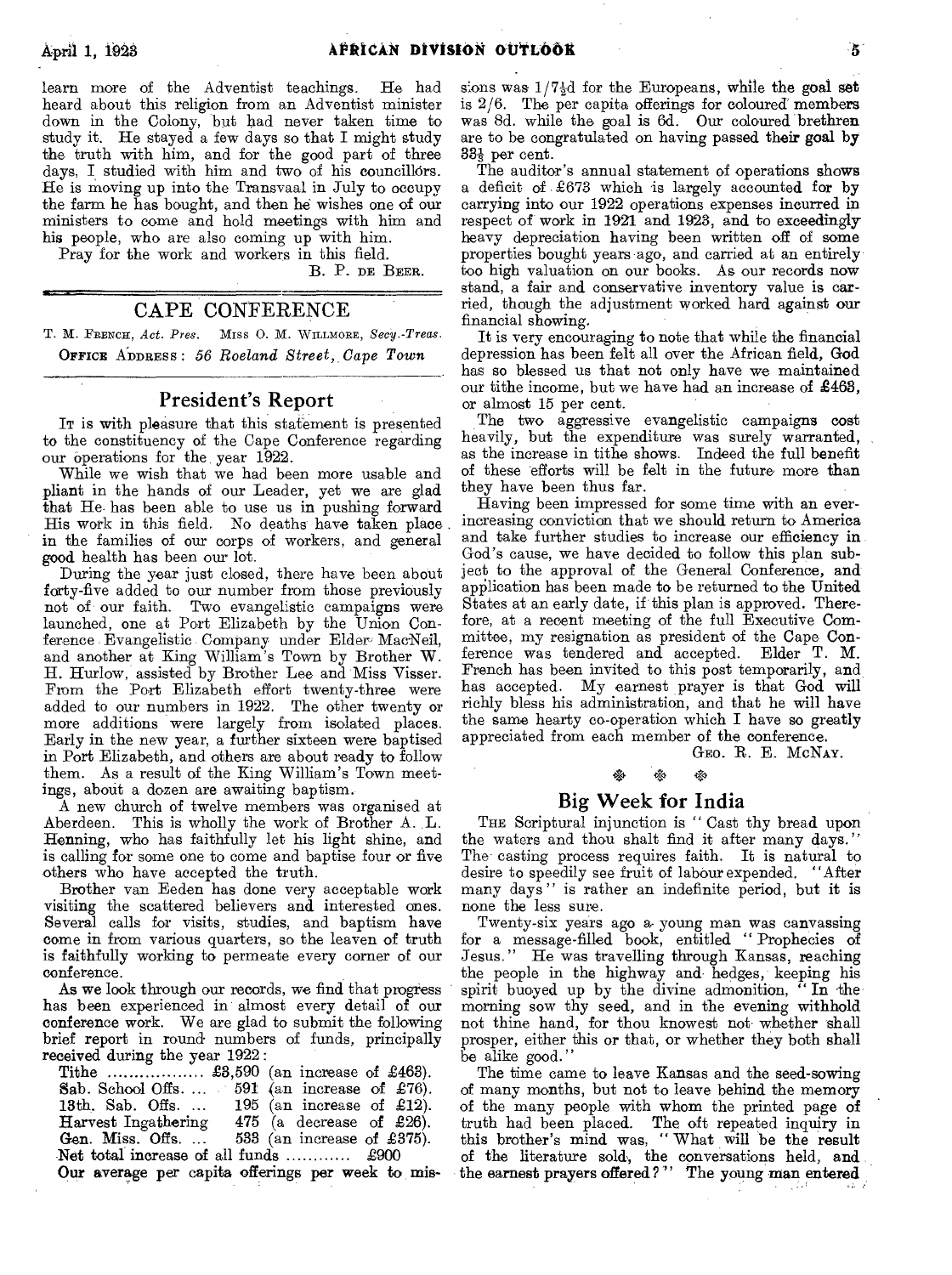the ministry and, after a period of labour in the homeland, went to India and carried heavy burdens in that field for a number of years. In the early part of 1922, a letter reached this brother, who is now a field secretary in one of the departments of the General Conference, from a Seventh-day Adventist woman in California. The lady said she had often noticed his name in our papers and wrote to inquire if he could tell her anything about a man by the same name who, twenty-six years ago, sold, in a certain part of Kansas, a book entitled " Prophecies of Jesus." She further stated that her husband and four children are today rejoicing with her in the truth as the result of purchasing that book, so many years ago, and she had often wished she might know where to find the man who sold the book to them. What a, joyful echo from out of the distant past ! Some fruit had appeared at last, and it was well worth all the effort put forth: And there may be many others whose lives have been influenced by the literature scattered in those early ,years from whom the brother is yet to hear; or possibly he may never, know in this world just all that has resulted from: that seed-sowing,

The printed page—what a wonderful medium of seed-sowing in the hands of God's people! During Horne Missionary Big Week, April 8-14, every church member should go forth with his "seed basket" (margin) bearing precious- seed, and he "shall doubtless come again with rejoicing, bringing his sheaves with him," Ps. 126; 6.

Do not allow circumstances to hinder. "He that observeth the wind shall not sow; and he that regard-<br>eth the clouds shall not reap... Eccl.  $11:4$ . The eth the clouds shall not reap." Eccl.  $11:4$ . natural elements may look forbidding, thick clouds may hover over the horizon of enthusiasm as the moment arrives for concerted action in the Lord's service, but the seed-sower is to go forth, unmindful of inward-feelings and outward circumstances, and scatter the, printed page of truth, if he desires to reap in the harvest.' The Publishing Big Week effort not only sows the seeds, of truth, but helps furnish facilities for publishing the third angel's message in many tongues. No such opportunity has ever been afforded in all the history of God's people as that which is offered in the Missions' Publishing Fund of the present day. This is the time of the end when "many shall run to and fro, and knowledge shall be increased." All heaven is astir with activity, and can the redeemed of earth be less alert? Let every one heed the call, "Cast thy bread upon the waters," and rest in the assurance, "Thou shalt find it after many days,"—if not in this World, over on the other shore.

£20,000 for publishing work,—but not by Adventists. The Methodist denomination has recently spent what is estimated to be more than  $\pounds 20,000$  to build up their publishing work in Brazil. Other denominations are making the same advance moves. They are grasping the opportunity to do big things for God, in a big country where there is a big need. Should we, thechosen people of God, be the tail? No, let us do big things for God, in behalf of a big country, that has a big need, and let us do that during the Big. Week.

Perhaps we may not be able to accomplish all that, we would like to during this week, but although our efforts may be feeble, let us go forth in faith, believing that the One who gave His life a ransom for many will be our strength. (Continued on page 7) will be our strength.

**Report of Literature Sales for February**  Natal-Transvaal

| NAME                            | HRS                  |             | ORDS    | <b>VALUE</b>   |     | ł                                    | <b>HELPS</b> | ł       | <b>TOTAL</b>  |    |
|---------------------------------|----------------------|-------------|---------|----------------|-----|--------------------------------------|--------------|---------|---------------|----|
| Bible Readings.                 |                      |             |         |                |     |                                      |              |         |               |    |
| J. M. Claase                    | $35\frac{1}{2}$      |             |         |                |     |                                      | 6<br>0       |         | 6             | 0  |
| T. J. Mijnhardt                 | $127^{\circ}$        | 13          | 15      | 0              | 0   | 1                                    | 2<br>6       | 16      | 2             | 6. |
| Great Controversy.              |                      |             |         |                |     |                                      |              |         |               |    |
| Miss W. Bews                    | 401                  |             |         |                |     | 1 10                                 | 0            |         | 1 10          | 0  |
| D. A. de Beer                   | 97                   | 16          |         | 19 10          | 6   |                                      | 6<br>0       |         | 19 16         | 6  |
| S. J. Fourie                    | 51                   | 33          |         | 38 16          | 0   | 1 18                                 | 6            |         | 40 14         | 6  |
| Mrs. Hopkins                    | 36                   | 9           | 11      | 8              | 0   |                                      | 0<br>9       | 11      | 17            | 0  |
| J. Stander                      |                      | 2           | 2       | $\overline{2}$ | 0   |                                      | 6<br>1       | 2       | 3             | 6  |
|                                 | $27\frac{1}{2}$      |             |         |                |     |                                      |              |         |               |    |
| Miss W. Tickton $54\frac{1}{2}$ |                      | 1           | 1       | 5              | 0   | 8 11                                 | 0            | 9       | -16           | 0  |
| Ladies' Handbook.               |                      |             |         |                |     |                                      |              |         |               |    |
| Mrs. Crouch                     | 12                   | 2           | 2       | 15             | 0   |                                      |              |         | $2\,15$       | 0  |
| Mrs. E. Dahl                    | 18                   | 1           | 1       | 7              | 6   |                                      |              | 1       | 7             | 6  |
| Mrs. L. Kreuiter                | 8                    | 2           | 3       | 5              | 0   |                                      |              | 3       | 5             | ΰ  |
| Mrs. Mijnhardt                  | 72                   | 10          |         | 13 15          | 0   |                                      |              | 13      | -15           | 0  |
| Mrs. M. Smith                   | $56\frac{1}{2}$      | $27\degree$ |         | 372            | 6   |                                      | $4.11 - 6$   |         | 41 14         | ٥  |
| Practical Guide.                |                      |             |         |                |     |                                      |              |         |               |    |
| Leslie Lello                    | 24                   | 9           |         | 10 12          | 6   |                                      |              |         | 10 12         | 0  |
| Crisis Books                    |                      |             |         |                |     |                                      |              |         |               |    |
| Miss M. J. Dixie                |                      |             |         |                |     | 8                                    | 6            | 6<br>8  | 6             | 6  |
| 15                              | 6591                 | 125.        | 156 19  |                | o   | 27                                   | 2<br>6       | 184     | 1             | ₫. |
| Agents                          |                      |             |         |                |     |                                      |              |         |               |    |
| Magazine Sales                  |                      |             |         |                |     |                                      |              | £8 15   |               | 6. |
|                                 |                      |             | Cape    |                |     |                                      |              |         |               |    |
| Past Present & Future           |                      |             |         |                |     |                                      |              |         |               |    |
| M. Bush                         |                      | 8           |         |                | - 0 | 142                                  | 6            | 20 17   |               | 6  |
|                                 | 69                   |             |         | 6 15           |     |                                      |              |         |               |    |
| Bible Readings.                 |                      |             |         |                |     |                                      |              |         |               |    |
| R. Ansley:<br>vý š              | 62                   |             |         |                |     | 2.13                                 | 0            |         | 213           | 0  |
| H. Beddoe                       | 54                   |             |         |                |     | 13                                   | 6            |         | 13            | 6  |
| A. Renou                        | 20                   |             |         |                |     | 12 17                                | 0            | 12 17   |               | 6  |
| R. Tarr                         | 64                   | 28          | 29      | 17             | 6   |                                      |              | 29 17   |               | 6  |
| D. Kruger                       | 49                   | 21          | 23      | 9              | 6   | 7<br>9                               | 0            | 32      | 166           |    |
| Max. Webster                    | 89                   | 69          | 96      | 1              | 0   |                                      |              | 96      | -1            | 0  |
| Christ Our Saviour              |                      |             |         |                |     |                                      |              |         |               |    |
| D, Tame                         | 26                   |             | 5       | 0              | 0   |                                      |              | 5       | 0             | 0  |
| Practical Guide.                |                      |             |         |                |     |                                      |              |         |               |    |
| B. H. Wienand                   | 104                  | 80          | 93 15   |                | Q   |                                      |              | 93 15   |               | 0  |
| Miscellaneous                   |                      |             | 41 10   |                | 9   |                                      |              | 41      | 10            | 9  |
|                                 |                      |             |         |                |     |                                      | 6            | 336     | 2             | 3  |
| 9<br>Agents                     | 537                  | 201         | 296     | 8              | 9   | 3913                                 |              |         |               |    |
| Magazine Sales -                | ٠,                   |             |         |                |     |                                      |              | £24 10  |               | 2  |
|                                 |                      | vrange      |         | KIV            |     |                                      |              |         |               |    |
| Bible Readings.                 |                      |             |         |                |     |                                      |              |         |               |    |
| · E. Branson                    | 101                  | 9           | 10 17   |                | 6   |                                      |              |         | $10 \t17 \t6$ |    |
| B. Burton                       | 52                   |             |         |                |     |                                      |              |         |               |    |
| Practical Guide.                |                      |             |         |                |     |                                      |              |         |               |    |
| A. J. Wessels                   | 32                   | 8           | 8       | $2^{\cdot}$    | 6   |                                      |              | 8       | 2             | ß, |
|                                 | $40\frac{1}{2}$      | ı           | 1       | -15            | 0.  | 13                                   | 6            | 2       | 8             | 6  |
| J. J. Van Zyl                   |                      |             |         |                |     |                                      | ٠.           |         |               |    |
| Great Controversy               |                      |             |         |                |     |                                      | ΄6           |         | 312           | 6  |
| J. B. Cloete                    | 37†                  | 3           | . 3     | -11            | 0   | $\mathbf{1}$                         |              | 21 15   |               |    |
| Miscellaneous                   |                      |             | 21 12   |                | 9   | 3                                    | 0            |         |               | 9  |
| 5<br>Agents                     | 263                  | 21          | 45 18   |                | 9   | 18                                   | 0            | 46      | 16            | 9  |
| Magazine Sales                  |                      |             |         |                |     |                                      |              | £4 17   |               | -6 |
|                                 |                      |             |         |                |     | <b>Book Totals for February 1923</b> |              |         |               |    |
| Natal-Transvaal                 | $659\frac{1}{4}$ 125 |             | 156 19  |                | 0   | 27<br>2                              | 6            | 184     | Ï             | 6  |
| Cape                            | 537                  | 201         | 296     | 8              | 9   | 39 13                                | 6            | 336     | 2             | 8  |
| Orange River                    | 263                  | 21          | 45 18   |                | 9   | 18.                                  | 0            | 46      | $16^{\circ}$  | 9  |
|                                 |                      |             |         |                |     |                                      |              |         |               |    |
| Agents $29.1459\pm .347$        |                      |             | .499, 6 |                | 6   | 67 14                                | 0.           | 567 0 6 |               |    |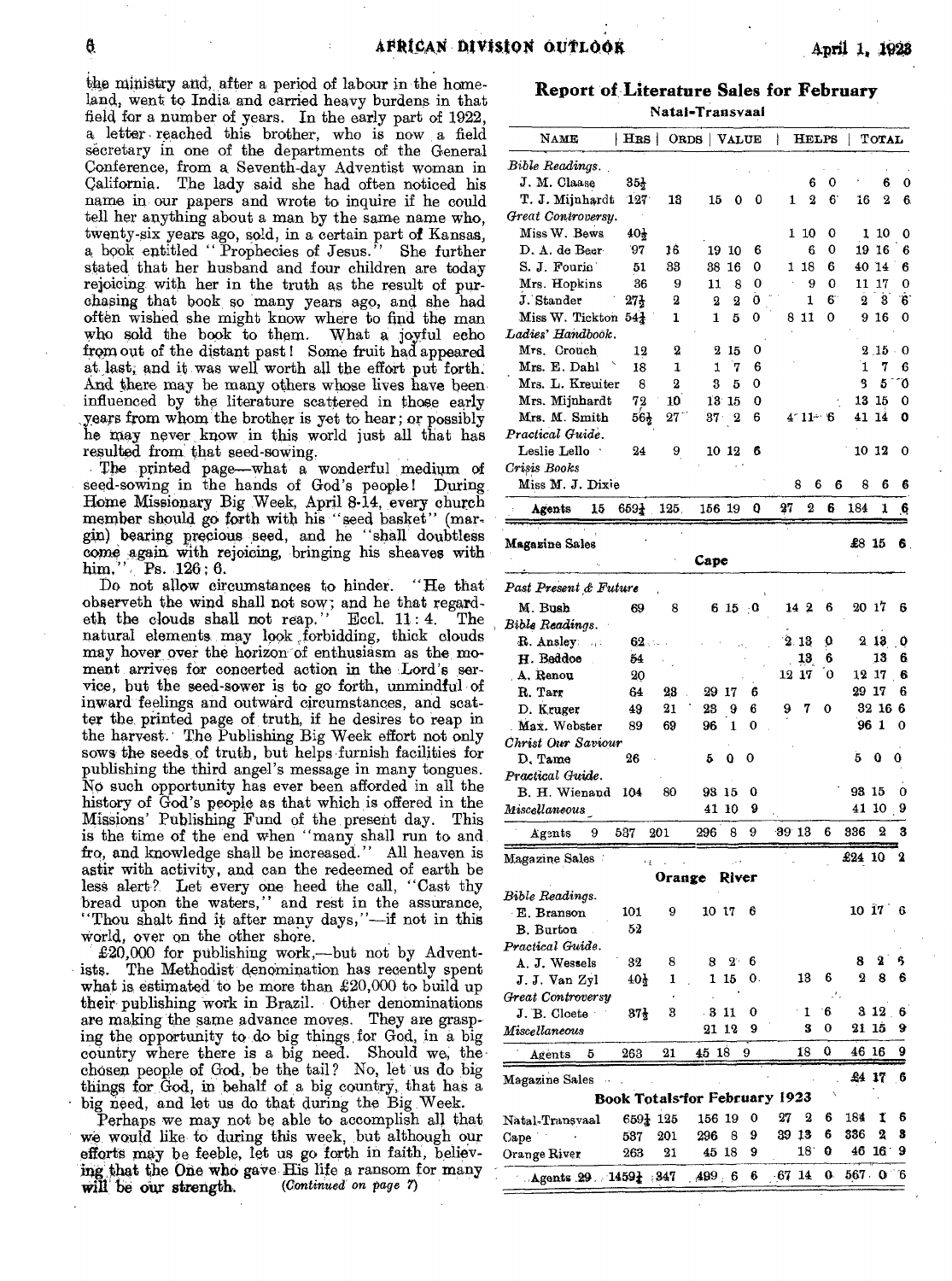| Magazine Sales |    |       |          |     |                                                             | $£38$ 3 2  |  |
|----------------|----|-------|----------|-----|-------------------------------------------------------------|------------|--|
|                |    |       |          |     | Native Sales Natal-Transvaal Conference for January 10 18 8 |            |  |
| 11             | 57 | $, +$ | $\cdots$ | , , | $n$ , February 81 7 0                                       |            |  |
|                |    |       |          |     |                                                             | $£92$ 15 8 |  |

### **Big Week for India**

### *(Continued from page 6)*

The millions of earth, the millions of India who are without a true knowledge of the gospel of Jesus Christ should be sufficient incentive to compel us to untiring labour. What greater appeal do we need? Listen! Are your ears heavy that you cannot hear their cries for the gospel? Look! Can you not see that the harvest is already ripe for the reapers? Yes, my Lord, we have heard and we have seen, now we will go forth in Thy service.

If you possess wealth, look not at the widow's mite. Your blessing is not hidden there. Are you among the great army of the poor? You must remember the sweet consoling words of Jesus, "She hath done what she could," and go forth in duty's path. Whether you pray, work, or give, or do all, will you not do something for India during the Big Week of April 8-14? *—Compiled and Adapted by A. Priest.* 

# • 44 4<sup>4</sup>

### **King William's Town and East London**

WE have now been in King William's Town three months; following up the effort Brother W. H. FIurlow and his company of workers conducted in this town. We have continued the Sunday night lectures, also Sabbath meetings in the Odd Fellows' Hall, the rest of our time being given to house to house work, Bible studies and visiting.

While many have turned from the truths presented, a little company have taken their stand, and March 18 we baptised thirteen precious souls whom, we trust, will soon be organised into a church with the few older believers. The ministers of all the churches are much opposed to us, and are preaching against this people. But this only makes the believers more firm, and helps in finding the honest.

The care of the little company in East London was also committed to me, and once each month, we spend the week-end with our sisters there. •

As there were three ladies who desired baptism, on March 10 we had the privilege of baptising these new believers, who were added to this company. At break of day we all met on the beach-to see these dear sisters follow their Lord in this sacred rite. It was a most inspiring scene. Just as the sun was rising over the water, we were offering our prayer to God for the Sun of Righteousness to shine in our hearts and baptise us with His love. At 10 o'clock, we all met in Sabbath school, after which the Ordinances of the Lord's House were celebrated. At 3 o'clock, another meeting was held. The Lord came very near in all our meetings.

The work is onward in these two cities, and all are of good courage in the Lord. We greatly desire the prayers of God's people for ourselves and the work entrusted to our hands.

PASTOR AND MRS. M. C. STURDEVANT.

### NATAL-TRANSVAAL CONFERENCE W. S. HYATT, *President, '*A.. A. Prrr, *Secy.-Treas.*

*8 Stranack Street, Maritzburg, Natal* 

## **North Johannesburg**

THE work in North Johannesburg is still making progress. Some have been walking in the light for a considerable time. After being very fully instructed on all points of the message for eight or ten months, a little company of eight were baptised on March 10, As a result of the tent effort and Bible studies, others are keeping the Sabbath, and another baptism of a large number is contemplated in about six weeks.

It is hoped to organise a North Johannesburg church in time, and to erect a small house of worship. Our Sabbath school membership is now about thirty-five, and. the attendance at the Sabbath meetings is often over forty. This over-taxes the capacity of our little dining room, where the services are now held. A combined Junior and Senior Young People's Missionary Volunteer Society of twenty-two members holds its regular meetings in the same place.

One boy from our company is now at Spion Kop College, and several others are hoping to attend next year. In spite of the usual opposition, the interest continues to spread in an encouraging manner.

H. C. OLMSTEAD.

### **Standerton**

t<br>\* \* \* \*

As Bother Hiten was called to the Free State to take up work, the writer was asked to take charge of the work here; also to act as the teacher of our local school.

We thought it well to keep up the private interest by holding Sunday night meetings in the church building, which is located on the far side of the Vaal River in Meyersville. From the third Sunday night; we noticed that the public interest was increasing, and as our seating accommodation was limited, the children were asked to sit on the platform. Last Sunday, the brethren put the ten school benches in the church, thereby increasing the seating accommodation by sixty. We are glad to say that our little church was again packed, and about a dozen children had to sit on the floor. The attendance was 112.

During the week, we learned that one of the other churches, disturbed by the interest shown by its members, has decided to hold opposition services from Sunday.

We have received two urgent calls from places along the line to Volksrust and Heidelburg to hold a series of weekly meetings on the "Second Advent of Christ."

Every week we conduct four Bible reading's which are attended by sixteen adults and young people. The teller of the Standard Bank is greatly interested, and attends the services and some of the studies.

Our school has not been opened yet. We expect . Brother F. E. Thompson here at the end of the month, and hope to be in full swing by the middle of next month.  $D$ ,  $B$ . Les.  $D. B. LDB.$